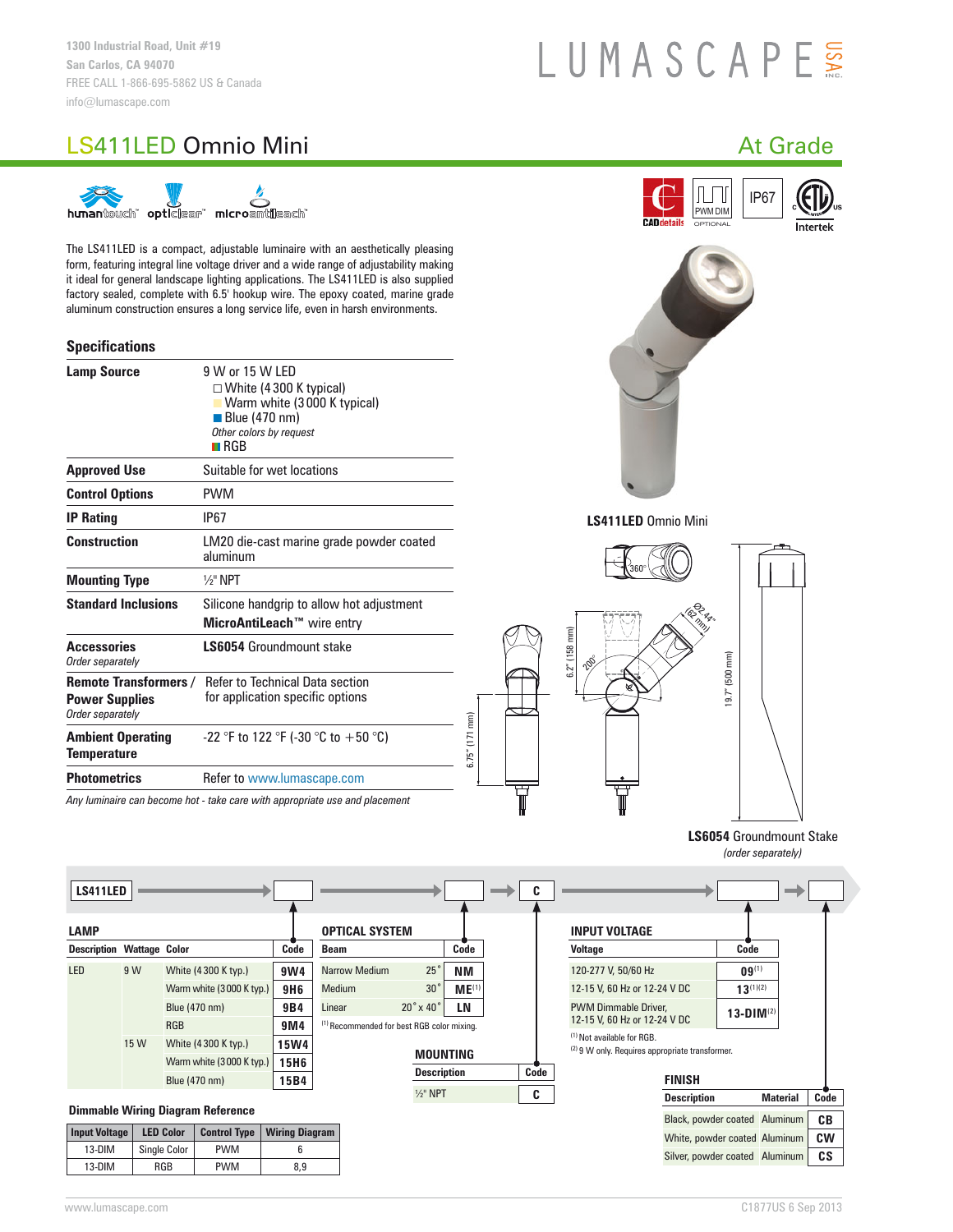#### **Photometrics**

Photometric data is based on test results from a NIST traceable testing lab. IES data is available at www.lumascape.com. *Note: No depreciation factor is applied to the data shown*.

### LS411LED 4 300  $K^{(1)}$ 25° Beam Angle Power Input 17.2 Lumens 807 Efficacy 47 Lm/W (1) To approximate warm white

data, multiply by 0.84. Refer web site for IES files for all color temperatures.



#### Polar Candela Distribution **Illuminance at a Distance C 0° C 15° C 30° C 45° C 60° C 75° C 90° 90°** 0 0 0 0 0 0 0 0 **100°** 0 0 0 0 0 0 0 0 0 **110°** 0 0 0 0 0 0 0 **120°** 0 0 0 0 0 0 0 **130°** 2223454 **140°** 23 24 23 20 18 17 18 **150°** 56 59 54 52 55 61 61 **160°** 272 281 302 329 354 363 379 **170°** 2498 2514 2529 2549 2590 2637 2677

**180°** 4814 4814 4814 4814 4814 4814 4814

| ft | <b>Center Beam fc</b> | Beam Ø           |
|----|-----------------------|------------------|
| 5  | 192.6                 | 2 <sub>ft</sub>  |
| 10 | 48.1                  | 4 ft             |
| 15 | 21.4                  | 7 <sub>ft</sub>  |
| 25 | 7.7                   | 11 <sup>ft</sup> |
| 30 | 5.3                   | 13 <sub>ft</sub> |
| 40 | 3                     | 18 ft            |
| 50 | 1.9                   | $22$ ft          |

Polar Candela Distribution

#### 4 300  $K^{(1)}$ 30° Beam Angle

LS411LED

| Power Input                             | 17.6    |  |  |  |  |  |
|-----------------------------------------|---------|--|--|--|--|--|
| Lumens                                  | 785     |  |  |  |  |  |
| Efficacy                                | 45 Lm/W |  |  |  |  |  |
| <sup>1)</sup> To approximate warm white |         |  |  |  |  |  |

 $(1)$  To approximate warm white<br>data, multiply by 0.84. Refer web site for IES files for all color temperatures.



|                       |             | $C_0^\circ$ | $C15^\circ$ | $C30^\circ$  | $C$ 45 $^{\circ}$ | $C 60^\circ$ | $C$ 75 $^{\circ}$ | C <sub>90</sub> |
|-----------------------|-------------|-------------|-------------|--------------|-------------------|--------------|-------------------|-----------------|
|                       | $90^\circ$  | 0           | 0           | $\mathbf{0}$ | $\bf{0}$          | $\bf{0}$     | 0                 | 0               |
|                       | $100^\circ$ | 0           | $\bf{0}$    | $\bf{0}$     | $\bf{0}$          | $\bf{0}$     | $\bf{0}$          | $\bf{0}$        |
|                       | $110^\circ$ | 0           | 0           | $\bf{0}$     | $\bf{0}$          | $\mathbf{0}$ | $\bf{0}$          | $\bf{0}$        |
|                       | $120^\circ$ | 0           | $\bf{0}$    | $\bf{0}$     | $\bf{0}$          | $\mathbf{0}$ | $\bf{0}$          | $\bf{0}$        |
|                       | $130^\circ$ | 9           | 9           | 10           | 9                 | 9            | 8                 | 8               |
|                       | $140^\circ$ | 35          | 39          | 38           | 33                | 33           | 33                | 31              |
| <b>O</b> <sub>o</sub> | $150^\circ$ | 167         | 160         | 153          | 155               | 157          | 165               | 157             |
| 100°                  | $160^\circ$ | 741         | 742         | 733          | 727               | 702          | 681               | 667             |
|                       | $170^\circ$ | 1903        | 1896        | 1873         | 1861              | 1845         | 1831              | 1827            |
| $90^\circ$            | $180^\circ$ | 2723        | 2723        | 2723         | 2723              | 2723         | 2723              | 2723            |
|                       |             |             |             |              |                   |              |                   |                 |

#### Illuminance at a Distance

**C 0° C 15° C 30° C 45° C 60° C 75° C 90°**

| ft | <b>Center Beam fc</b> | Beam Ø           |  |
|----|-----------------------|------------------|--|
| 5  | 108.9                 | 3 <sub>ft</sub>  |  |
| 10 | 27.2                  | 5 <sub>ft</sub>  |  |
| 15 | 12.1                  | 8ft              |  |
| 25 | 4.4                   | 13 <sub>ft</sub> |  |
| 30 | 3                     | 16 ft            |  |
| 40 | 1.7                   | 21 ft            |  |
| 50 | 1.1                   | $27$ ft          |  |

#### Polar Candela Distribution

#### LS411LED 4 300  $K^{(1)}$ 20° x 40° Beam Angle

| Power Input | 16      |
|-------------|---------|
| Lumens      | 743     |
| Efficacy    | 46 Lm/W |

(1) To approximate warm white data, multiply by 0.84. Refer web site for IES files for all color temperatures.

| 90 <sup>o</sup>                                                               |  |
|-------------------------------------------------------------------------------|--|
|                                                                               |  |
| $80^\circ$<br>604                                                             |  |
| $70^{\circ}$<br>1208                                                          |  |
| $60^\circ$                                                                    |  |
| $50^{\circ}$<br>1812<br>40°                                                   |  |
| $30^{\circ}$                                                                  |  |
| 2417<br>$20^{\circ}$<br>10 <sup>o</sup><br>0°<br>$\Box C$ -0°<br>$C-90^\circ$ |  |

#### **C 0° C 15° C 30° C 45° C 60° C 75° C 90° 0°** 2417 2417 2417 2417 2417 2417 2417 **10°** 1398 1447 1556 1706 1870 1984 2040 **20°** 405 439 515 640 807 999 1115 **30°** 55 67 96 147 225 308 368 **40°** 15 16 20 29 46 66 82 **50°** 5 5 6 8 9 13 20 **60°** 0001221 **70°** 0000000 **80°** 0 0 0 0 0 0 0 0 **90°** 0 0 0 0 0 0 0 0

## Illuminance at a Distance

| ft | <b>Center</b><br><b>Beam</b> fc | Beam W Beam L    |                  |
|----|---------------------------------|------------------|------------------|
| 5  | 96.7                            | 2 <sub>ft</sub>  | 3 <sub>ft</sub>  |
| 10 | 24.2                            | 4 ft             | 7 <sub>ft</sub>  |
| 15 | 10.7                            | 6 <sub>ft</sub>  | 10 <sub>ft</sub> |
| 25 | 3.9                             | 10 <sub>ft</sub> | 17 <sub>ft</sub> |
| 30 | 2.7                             | 12 ft            | 21 ft            |
| 40 | 1.5                             | 16 <sub>ft</sub> | 28 ft            |
| 50 | 1                               | 19 ft            | 34 ft            |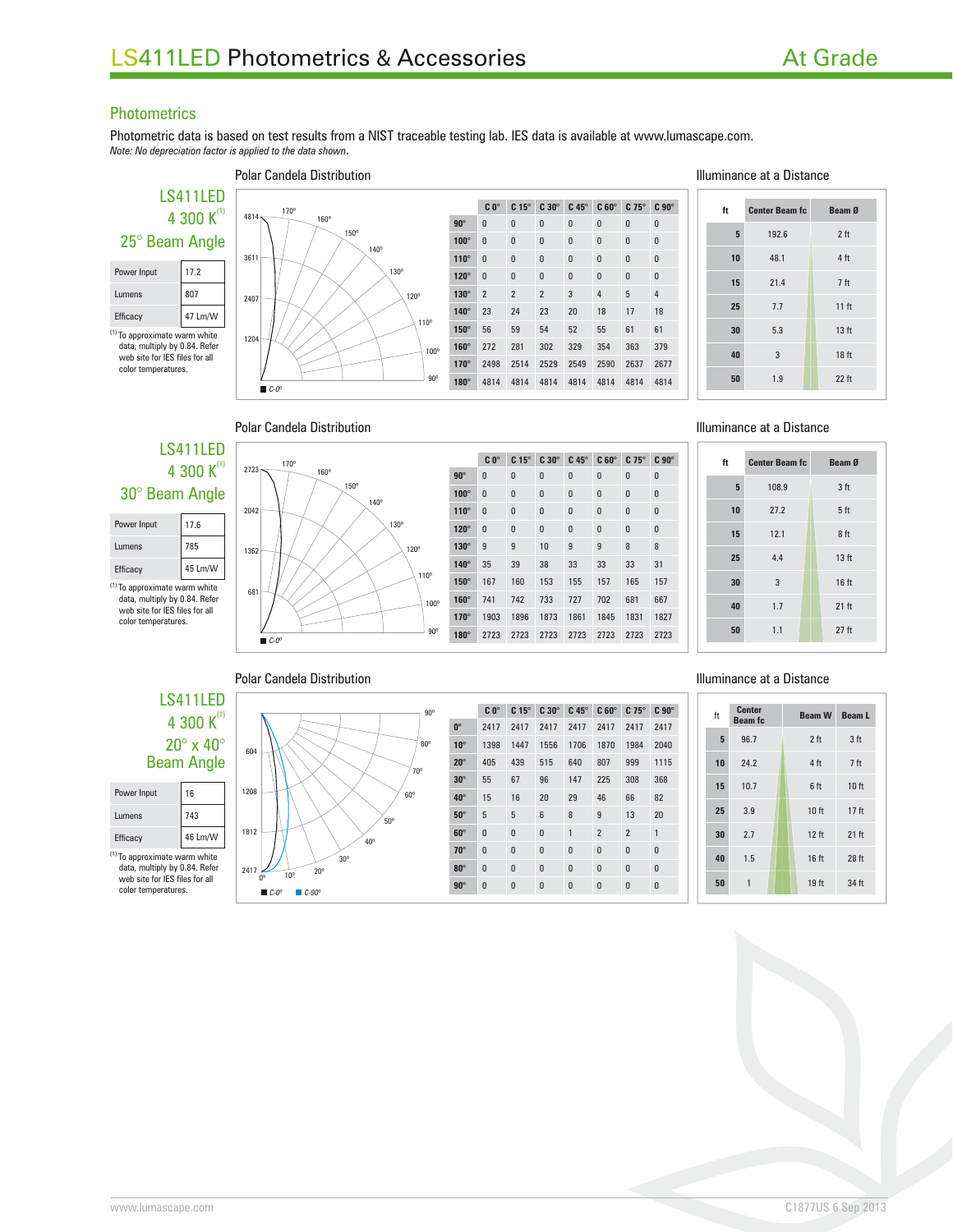



NOTE: The above diagrams are intended to show electrical pathways between luminaires and ancillary devices. These diagrams are not intended to show type or color of cord/wire, wire gauge or approved use of the cord/wire supplied with luminaires.

*Consult the luminaire-specific cutsheet or the factory for detailed specifications.*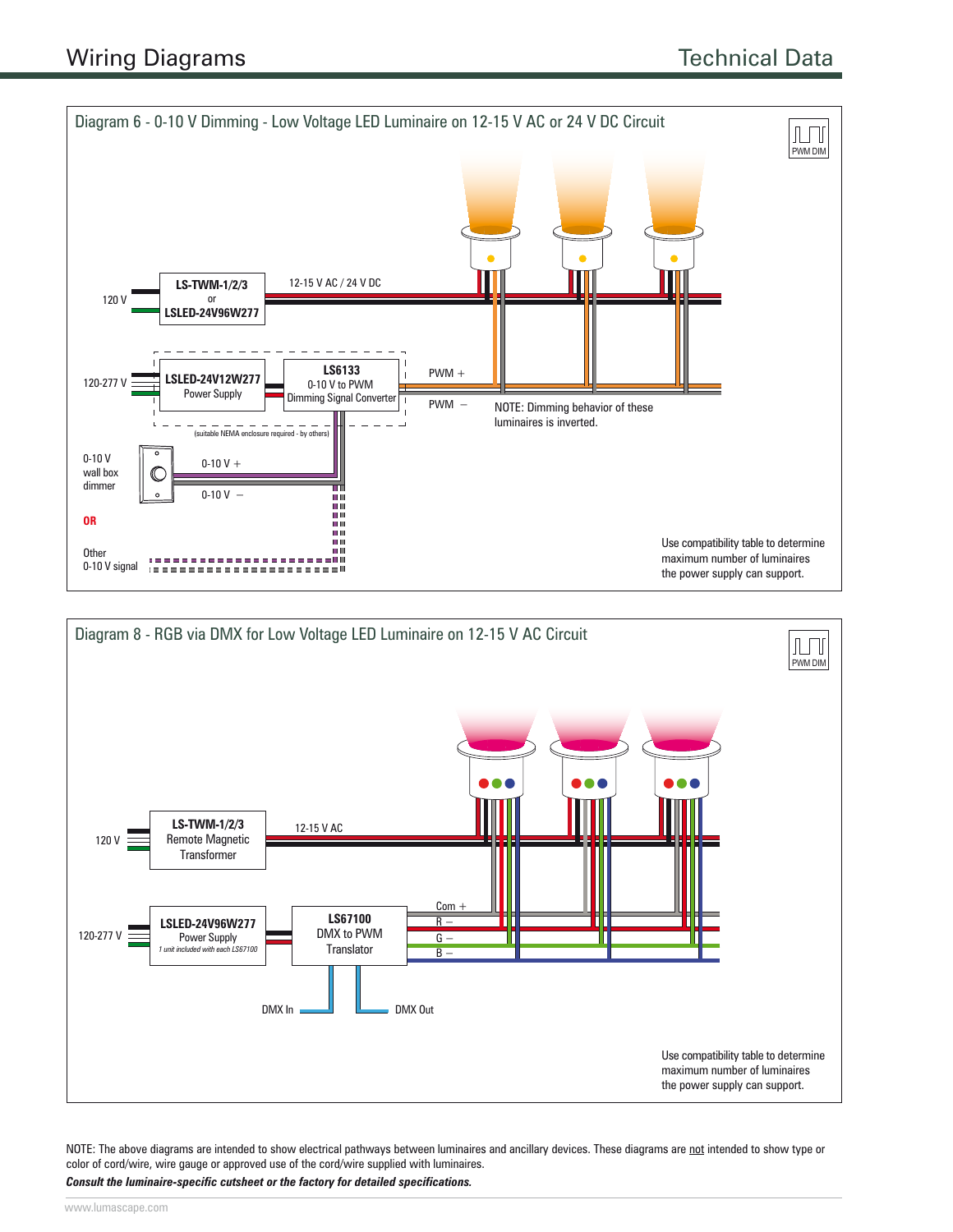

NOTE: The above diagrams are intended to show electrical pathways between luminaires and ancillary devices. These diagrams are not intended to show type or color of cord/wire, wire gauge or approved use of the cord/wire supplied with luminaires.

*Consult the luminaire-specific cutsheet or the factory for detailed specifications.*